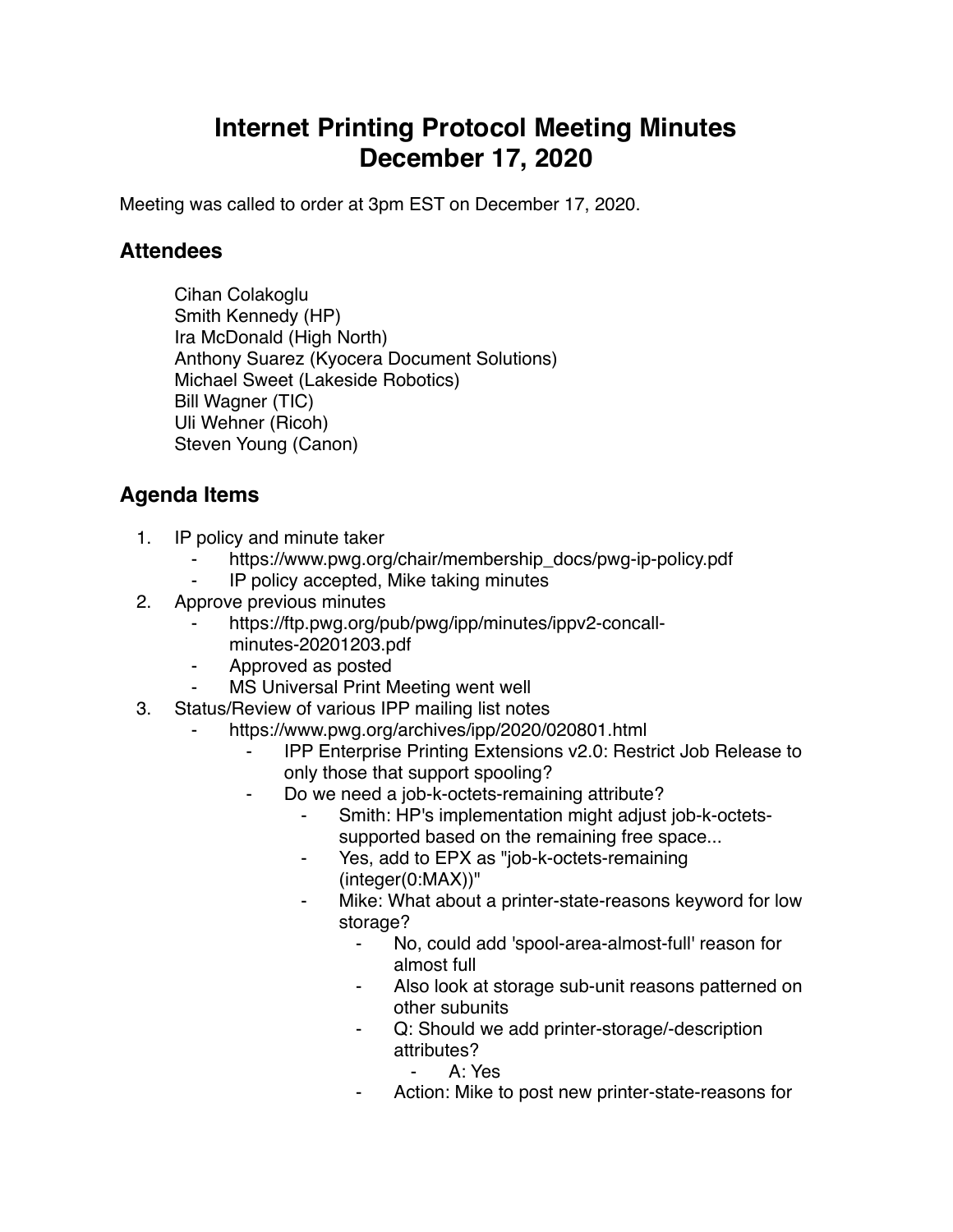storage state and printer-storage/-description attributes to IPP list

- ⁃ Q: Do we need spooling for job storage?
	- ⁃ A: Yes
- Q: What about quidance for new attributes, Validate-Job?
	- A: Yes.
	- ⁃ Client can supply job-k-octets in Validate-Job, Client can query printer attrs, BUT there is a race condition between Client preparation and acceptance by Printer
	- Focus on highlighting possibilities vs. setting conformance **requirements**
- Q: Do we want a minimum amount of storage for Job Release or Job Storage?
	- A: Yes, start at 256MIB (262144 k-octets)
- ⁃ https://www.pwg.org/archives/ipp/2020/020802.html
	- ⁃ RFC 8890 The Internet is for End Users
- https://www.pwg.org/archives/ipp/2020/020805.html
- Fwd: [info] GitHub's report on open-source security
- 4. Status of AMSC and ISO liaisons w/ PWG (Paul)
	- https://ftp.pwg.org/pub/pwg/general/sc/pwg-sc-call-minutes-20201116.htm
	- ⁃ https://ftp.pwg.org/pub/pwg/general/sc/pwg-sc-call-minutes-20201130.htm
	- ⁃ https://ftp.pwg.org/pub/pwg/general/sc/pwg-sc-call-minutes-20201214.htm
	- See PWG Steering Committee minutes from 11/16/20, 11/30/20, 12/14/20
- 5. Review of IPP WG Charter (Ira)
	- https://www.pwg.org/archives/ipp/2020/020809.html
	- ⁃ https://ftp.pwg.org/pub/pwg/ipp/wd/wd-ipp-charter-20201208-rev.pdf
	- ⁃ Interim draft for new work items
	- ⁃ PWG discussion at PWG November F2F on 3 November 2020
	- ⁃ IPP WG review on 3 December 2020
	- ⁃ Schedule IPP WG and PWG approval in Q1 2021
	- ⁃ Qualify that the SNMP MIBs we work on are the imaging MIBs (Printer MIB v2, Finisher MIB, etc. - just add a list on line 82)
	- Next draft will be stable
- 6. IPP Finishings 2.2:
	- Mike: Want to make sure the subunit wording is unambiguous some finishers are configured/installed in the printer, but might not be attached/ available at any given time
		- ⁃ Finishers may be supported/configured for a particular product but not installed/connected
		- ⁃ Ira: Finisher might be shared amongst a group of printers in a "light production" environment
		- ⁃ Input trays: you can remove the tray, the enclosure is still there
		- Mike: One of the benefits of IPP is that the capabilities and status represent the current configuration of the printer and not some future possible configuration - finisher subunits should only be the things that have been configured/installed and not optional but not present